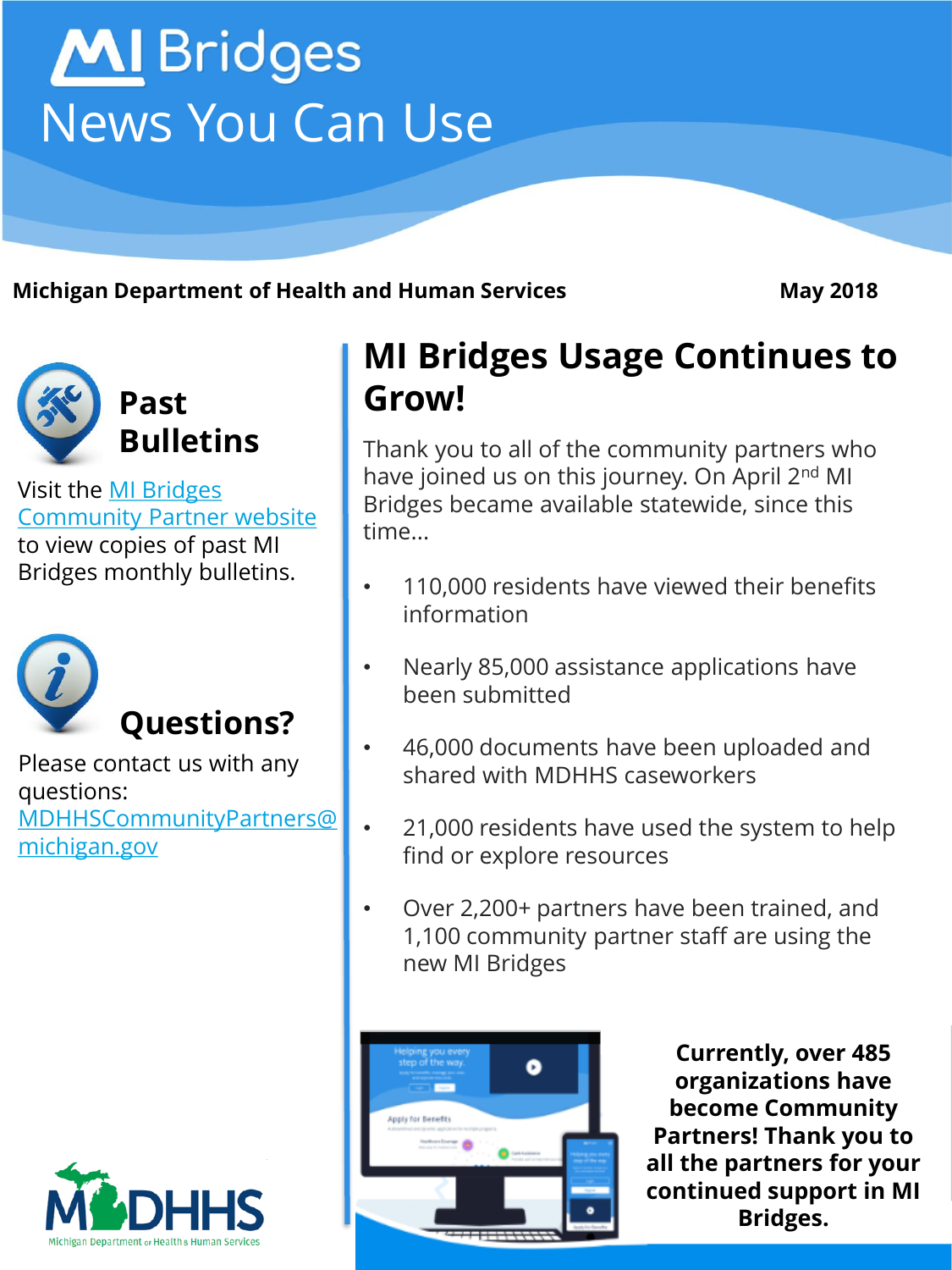# **MI Bridges: A Look Ahead**

After a successful statewide release MI Bridges continues to evolve and be reimagined for the future! Some features that are being developed now are:

- A stronger 2-1-1 partnership for statewide resource quality
- Great Start to Quality database integration
- New community partner features

Improvements to view benefits with a greater emphasis on post-eligibility experiences

New community resource integration





Thank you for your continued feedback over our pilot and statewide releases and be on the look out for these new MI Bridges features.

# **MILogin Manual ID Proofing!**

You suggested and we listened! The ability for clients and partners to confirm their identify is a key security feature of MI Bridges. While 80-85 percent of users have completed Identity Proofing online, some clients have not been able to finish this process, perhaps due to a lack of information or having a previously stolen identity. We are excited to share that in late June, in the rare occasion when a client cannot ID Proof online or through the help desk, they can complete the identify confirmation process in their local MDHHS office. Clients will be directed by the Help Desk to bring in proof of identity to a local office. Examples of proof include, but are not limited to:

- Driver's license
- Marriage certificate
- Birth certificate
- Pay stub or income statement
- Social Security card

In the event that Community Partners are unable to complete ID Proofing online, they will also have the capability to ID Proof their organization's users offline. The MI Bridges Community Partner Liaison will oversee this process and alert community partners via email after this feature is available in late June. Once available, users can contact [MDHHSCommunityPartners@michigan.gov](mailto:MDHHSCommunityPartners@michigan.gov) to initiate the process.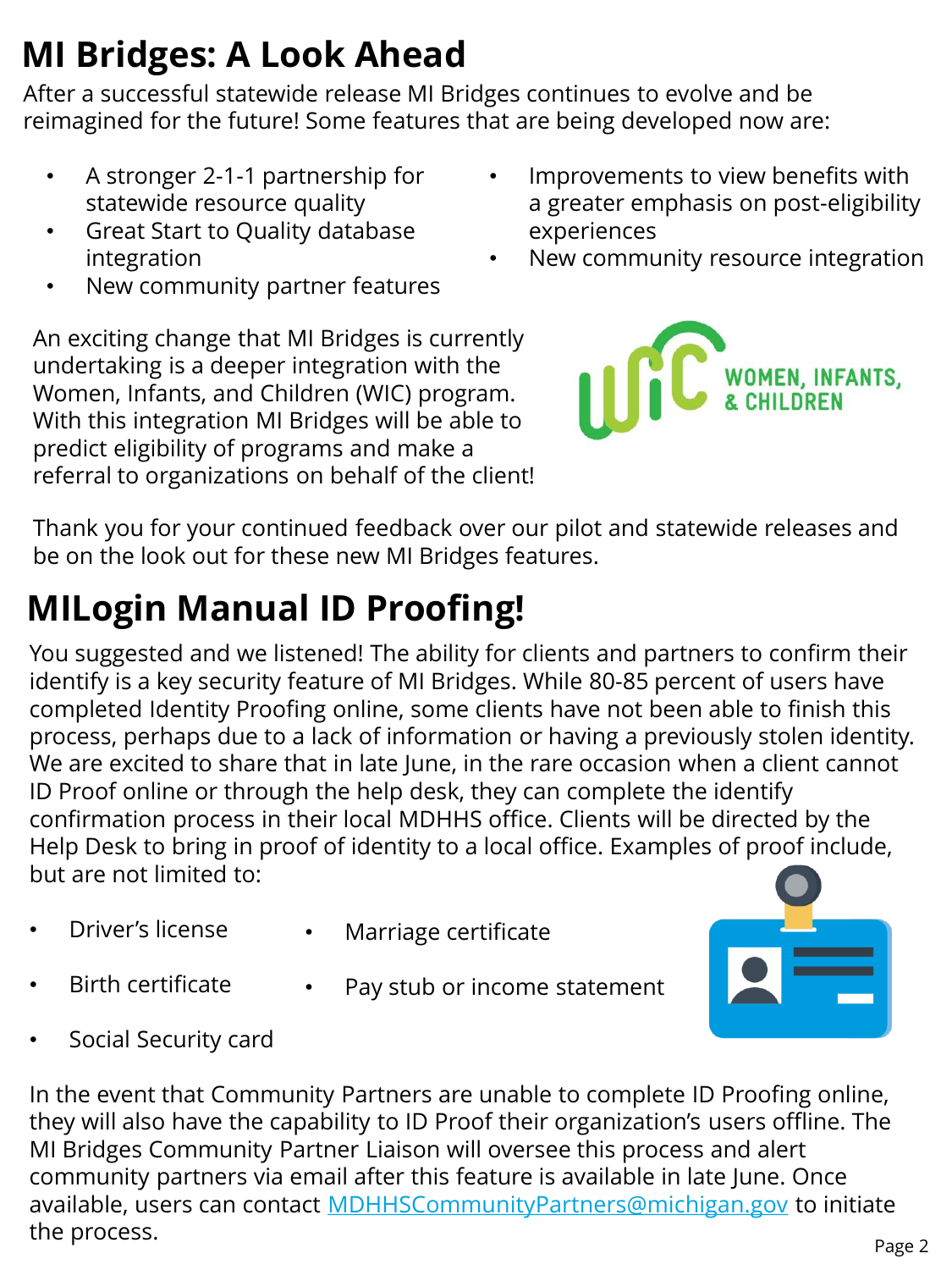### **Community Resource Coordinators Lend a Helping Hand**

Have a question about MI Bridges? Want to register your organization in MI Bridges? Local Community Resource Coordinators (CRCs) can help! CRCs are a resource for community partners to have their MI Bridges questions answered. CRC's can be found at your local MDHHS office and help answer questions like:

- $\checkmark$  What's new in MI Bridges?
- $\checkmark$  How can my organization benefit from becoming a partner?
- $\checkmark$  How can I register my organization?
- $\checkmark$  Where can I find more information. tools, and resources?

## **MI Bridges Access Training**

### **New MI Bridges Marketing (Video)**



Coming Soon! Be on the lookout for a list of suggested social media posts you can use to advertise MI Bridges.

Calling all access partners! Starting in the month of June community partners will be able to take an online web-based training to become an access partner. An agency can decide to be an Access Partner at anytime. Once the Lead Point of Contact (LPOC) completes the training, your organization can register an account in MI Bridges. If your organization is already registered as a navigation or referral partner, your LPOC can update your organization's level of engagement at anytime to include the engagement level of access partner!

| <b>Partner</b>    | <b>Description</b>                                                                                                                                                                                                                                                                                                                                                                                                                                                                                                                           |
|-------------------|----------------------------------------------------------------------------------------------------------------------------------------------------------------------------------------------------------------------------------------------------------------------------------------------------------------------------------------------------------------------------------------------------------------------------------------------------------------------------------------------------------------------------------------------|
| Access<br>Partner | Access partners are organizations which provide access to MI<br>Bridges by making computers or similar devices available to<br>community members.<br>If an organization is ONLY registered as an access partner, at<br>least one person from that organization should attend one<br>webinar training.<br>If an organization is registered as a navigation AND access<br>partner, it is not required to attend a webinar training. Instead,<br>users will attend navigation partner training to receive<br>information on the new MI Bridges. |